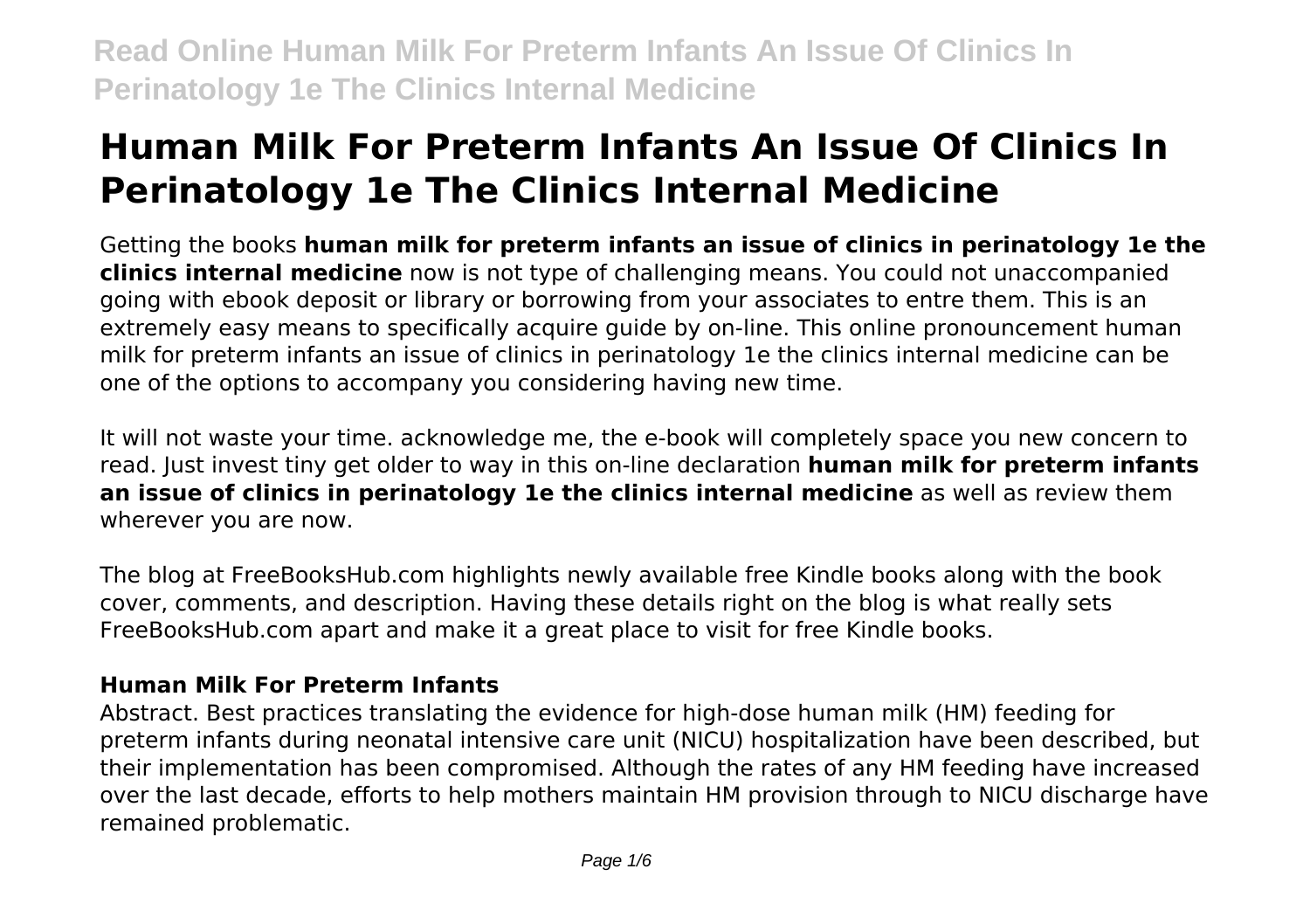### **Evidence-Based Methods That Promote Human Milk Feeding of ...**

In premature infants receiving only mother's own milk or pasteurized donor human milk (no formula), increasing amounts of mother's own milk correlate with better weight gain and less NEC. 42 A meta-analysis in 2007 concluded that formula feeding was associated with both increased short term growth and increased incidence of NEC compared to donor human milk feeding (RR 2.5 (95% CI 1.2, 5.1), number needed to harm 33 (95% CI 17, 100)) with no differences in long term growth or ...

#### **Human milk for the premature infant**

Presence of a human milk bank (HMB) does not decrease breast-feeding rates at discharge, but decreases the use of formula during the first weeks of life. This commentary emphasizes that fresh own mother's milk (OMM) is the first choice in preterm infant feeding and strong efforts should be made to promote lactation.

### **Donor human milk for preterm infants: current evidence and ...**

The place of banked donor expressed breast milk (DEBM) is less clear, but it probably has a role in reducing the risk of necrotising enterocolitis and sepsis in preterm infants at particularly high...

# **(PDF) Human milk for preterm infants: Why, what, when and how?**

In order to prevent conditions that could affect preterm babies, human milk fortifiers are added to the mother's breast milk to provide extra nutrients and meet the needs of growing preterm babies. Nutrient Requirements of Preterm Babies and Intakes Provided By Unfortified and Fortified Human Milk

# **Is It Safe to Give Human Milk Fortifier to Premature Baby?**

Page 2/6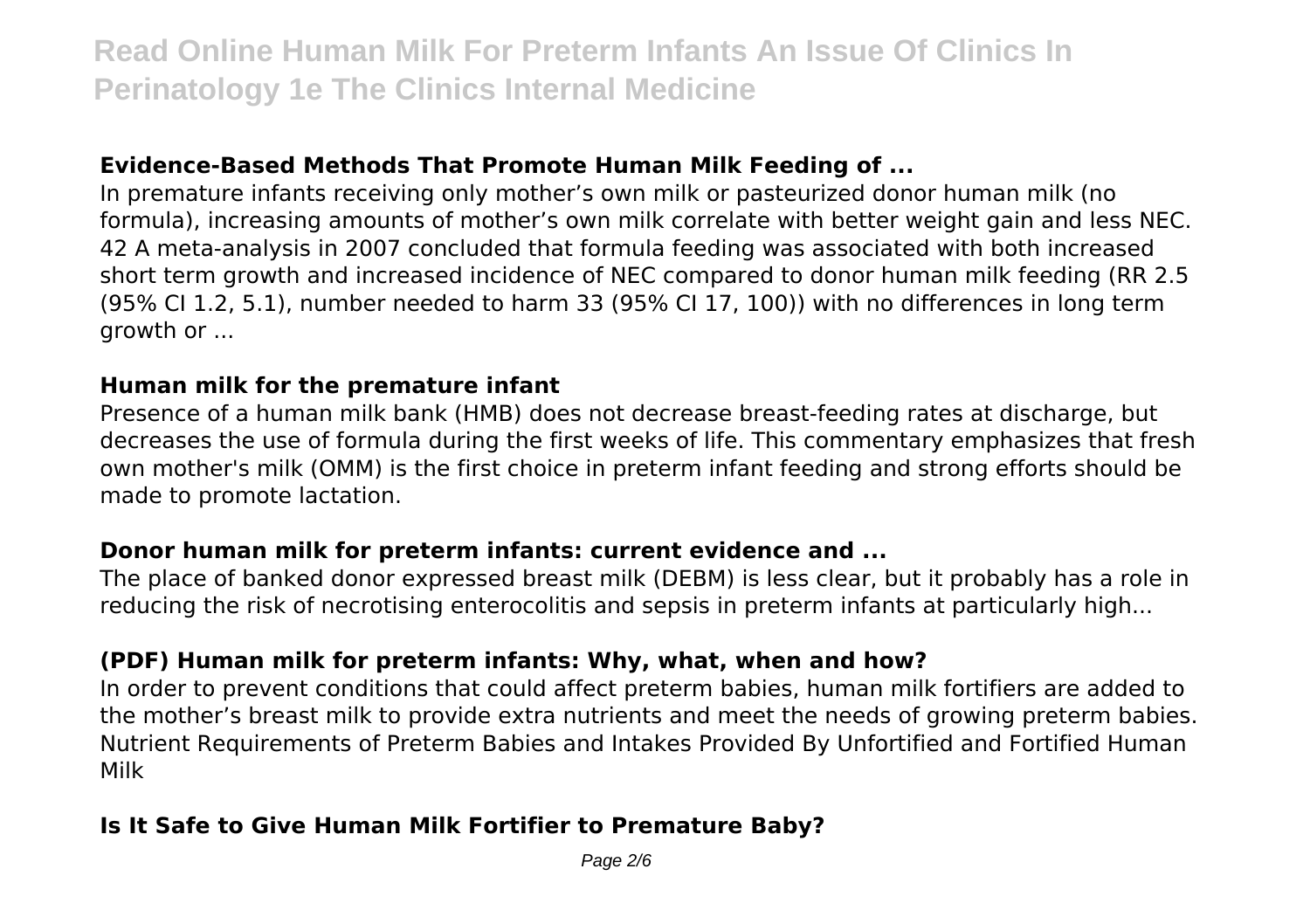Feeding preterm infants with mother's own milk (MOM) lowers rates of sepsis, decreases necrotizing enterocolitis, and shortens hospital stay. Our objective is to determine whether a similar microbial diversity to MOM can be obtained when fresh or frozen MOM is inoculated in donor human milk (DHM).

### **PowerPoint Presentation**

Human Milk in Feeding Premature Infants HUMAN MILK AND PREMATURE INFANTS. The Panel members agree on the statements from the American Academy of Pediatrics (1)... WELL ESTABLISHED ADVANTAGES OF HUMAN MILK. The advantages of HM include protection against NEC and sepsis, and its... GROWTH. The ...

### **XII. Human Milk in Feeding Premature Infants: Consensus ...**

Human milk provides not only ideal nutrition for infant development but also immunologic factors to protect from infection and inflammation. For the newborn preterm infant, the natural delivery of milk is not attainable, and instead pumped maternal milk, donor human milk, and human milk fortification are

### **Solely human milk diets for preterm infants.**

As a result, efforts need to be made to support both breast milk expression and breastfeeding for the maternal-preterm infant dyad, because the benefits of human milk are well-established in these infants. (See "Human milk feeding and fortification of human milk for premature infants", section on 'Advantages of human milk'.)

# **Breast milk expression for the preterm infant - UpToDate**

Recipes for fortified human milk - hospital use. breast milk + human milk fortifier for preterm infants. 24 kcal/oz Breast Milk + HMF 25 mL breast milk 1 packet Human Milk Fortifier. 27 kcal/oz ...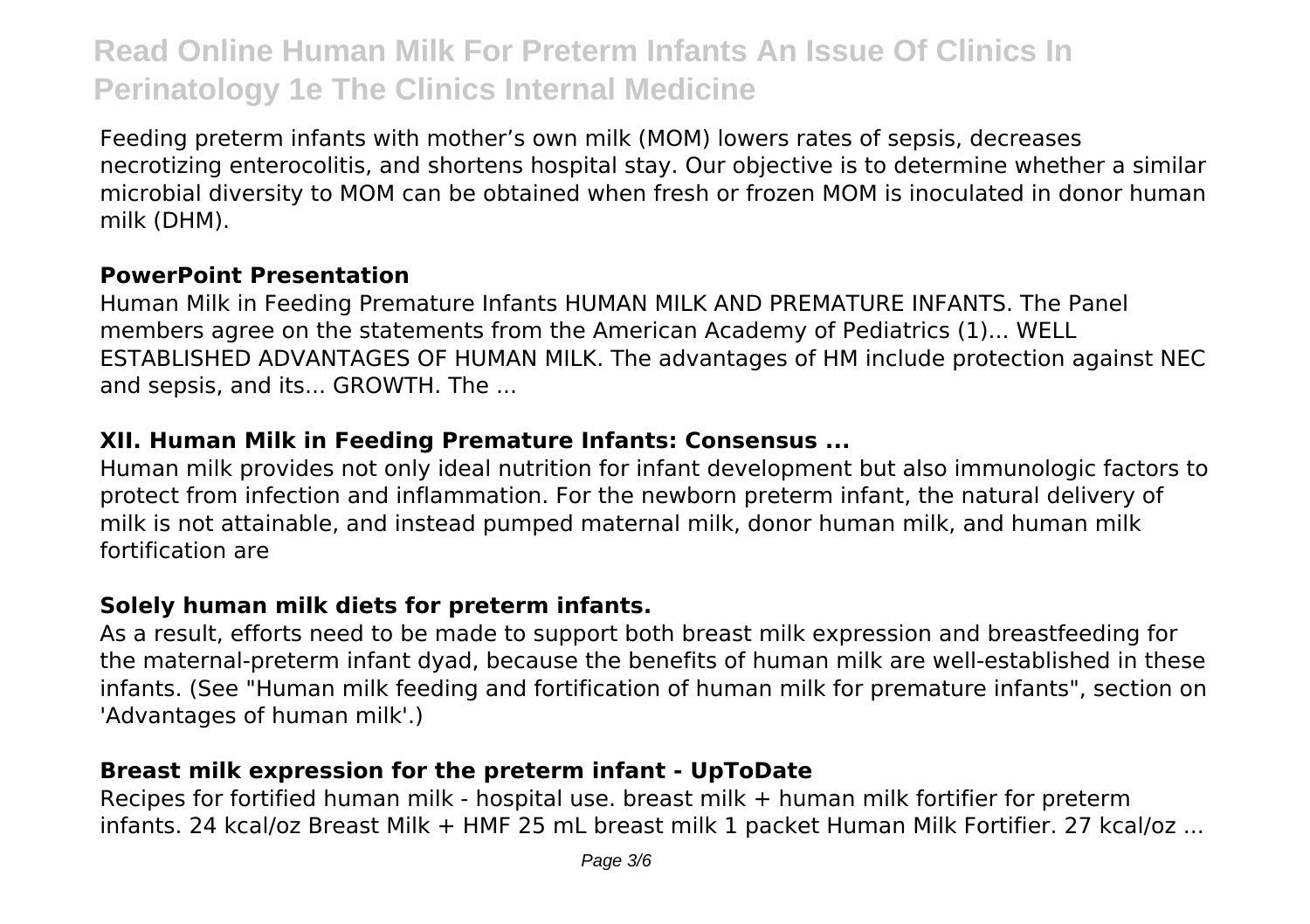Reduced calcium/phosphorus breast milk + HMF. Concentrated breast milk feeds for term infants.

### **Guidelines for the use of human milk fortifier in the ...**

Feeding preterm infants with multi-nutrient fortified human breast milk compared with unfortified human breast milk is associated with modest increases in in-hospital growth rates. Evidence is insufficient to show whether multi-nutrient fortification has any effect on long-term growth or neurodevelopment. Read the full abstract...

#### **Multi-nutrient fortification of breast milk for preterm ...**

Prolact CR® Human Milk Caloric Fortifier Human milk caloric fortifier is ideal for neonatal infants receiving low caloric content. Data show that 65% of the time, term mother's own milk (MOM) is less than 20 Cal/fl oz. 16 Prolact CR human milk caloric fortifier can meet the need for additional calories.

#### **Preterm nutrition products - Prolacta Bioscience**

Human breast milk‐fed preterm infants can accumulate nutrient deficits leading to extrauterine growth restriction. Feeding preterm infants with multi‐nutrient fortified human milk could increase nutrient accretion and growth rates and improve neurodevelopmental outcomes.

#### **Multi‐nutrient fortification of human milk for preterm infants**

Human Milk for Preterm Infants, An Issue of Clinics in Perinatology. COVID-19 Update: We are currently shipping orders daily. However, due to transit disruptions in some geographies, deliveries may be delayed.

### **Human Milk for Preterm Infants, An Issue of Clinics in ...**

Human milk alone provides insufficient nutrients for preterm infants, particularly those born very or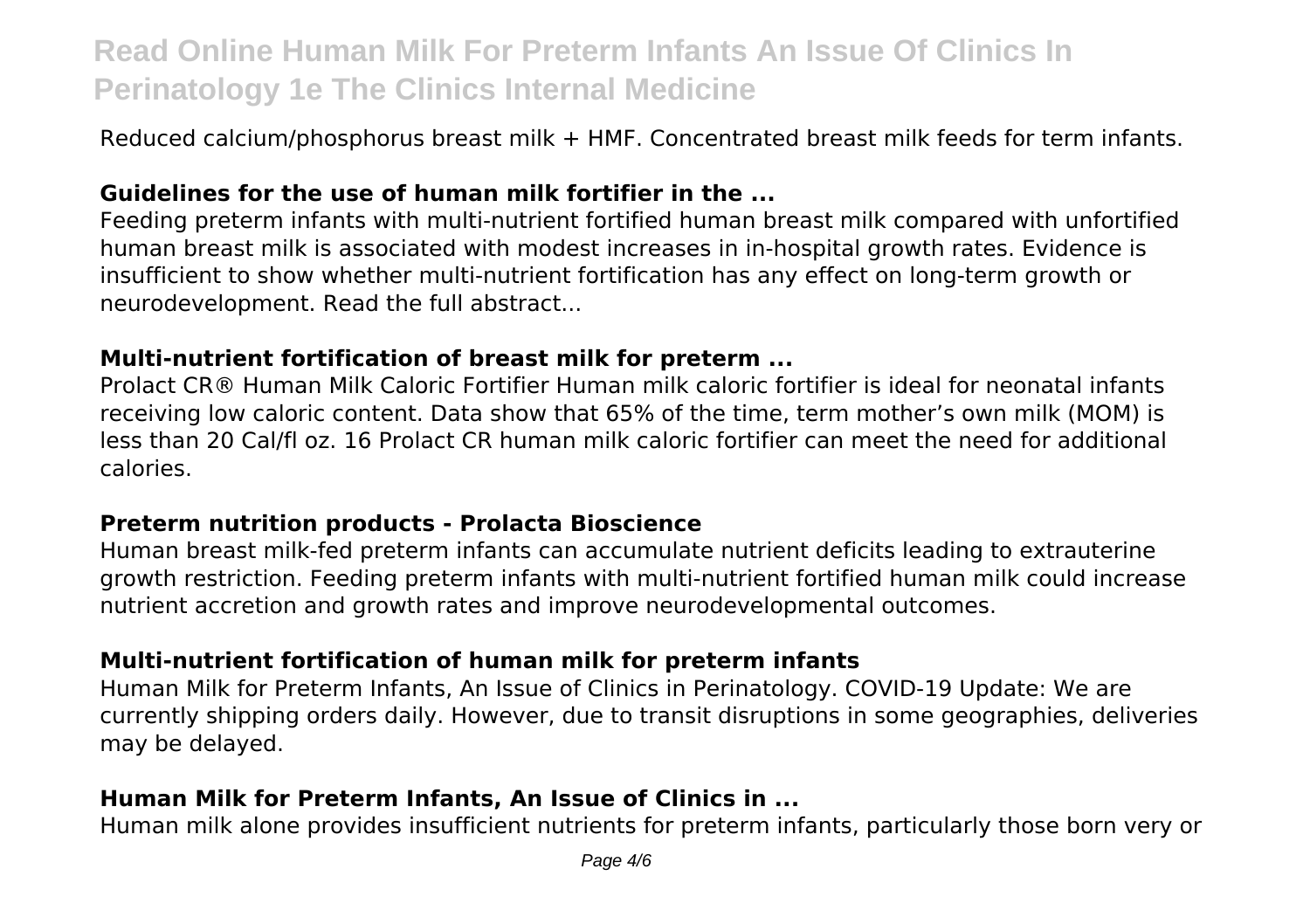extremely premature. 2 3 The use of multicomponent fortifiers to increase calories and provide additional protein, vitamins and minerals has been associated with short-term benefits in growth. 3 Although data on long-term growth and neurodevelopmental outcomes are lacking, use of fortifiers has become widely accepted in many neonatal units.

### **Safety and efficacy of human milk-based fortifier in ...**

Common practice in many baby units is to supplement premature babies by adding extra minerals to mothers' breast milk, usually in the form of cows' milk based fortifiers called "human milk fortifiers". However the precise nutritional needs of the very premature baby, and the best way to provide them, are still under debate 4.

### **Human Milk Fortifiers - Breastfeeding Support**

The use of human milk fortifiers for preterm infants is now considered a common practice in most NICUs; they rely on fortifiers that differ in the origin (bovine, human or donkey milk) and composition (multi-nutrient fortifiers or supplements for proteins, lipids and carbohydrates).

# **Human milk fortification strategies for LBW and preterm ...**

Human milk alone is insufficient to meet the nutritional needs of preterm infants, especially protein and minerals. Infants born early in the third trimester miss the placental transfer of nutrients which would normally create stores for use in the postnatal period.

### **Fortification of human milk for preterm infants ...**

In preterm and LBW infants, moderate-certainty evidence indicates that feeding with formula compared with donor breast milk, either as a supplement to maternal expressed breast milk or as a sole diet, results in higher rates of weight gain, linear growth, and head growth and a higher risk of developing necrotising enterocolitis.